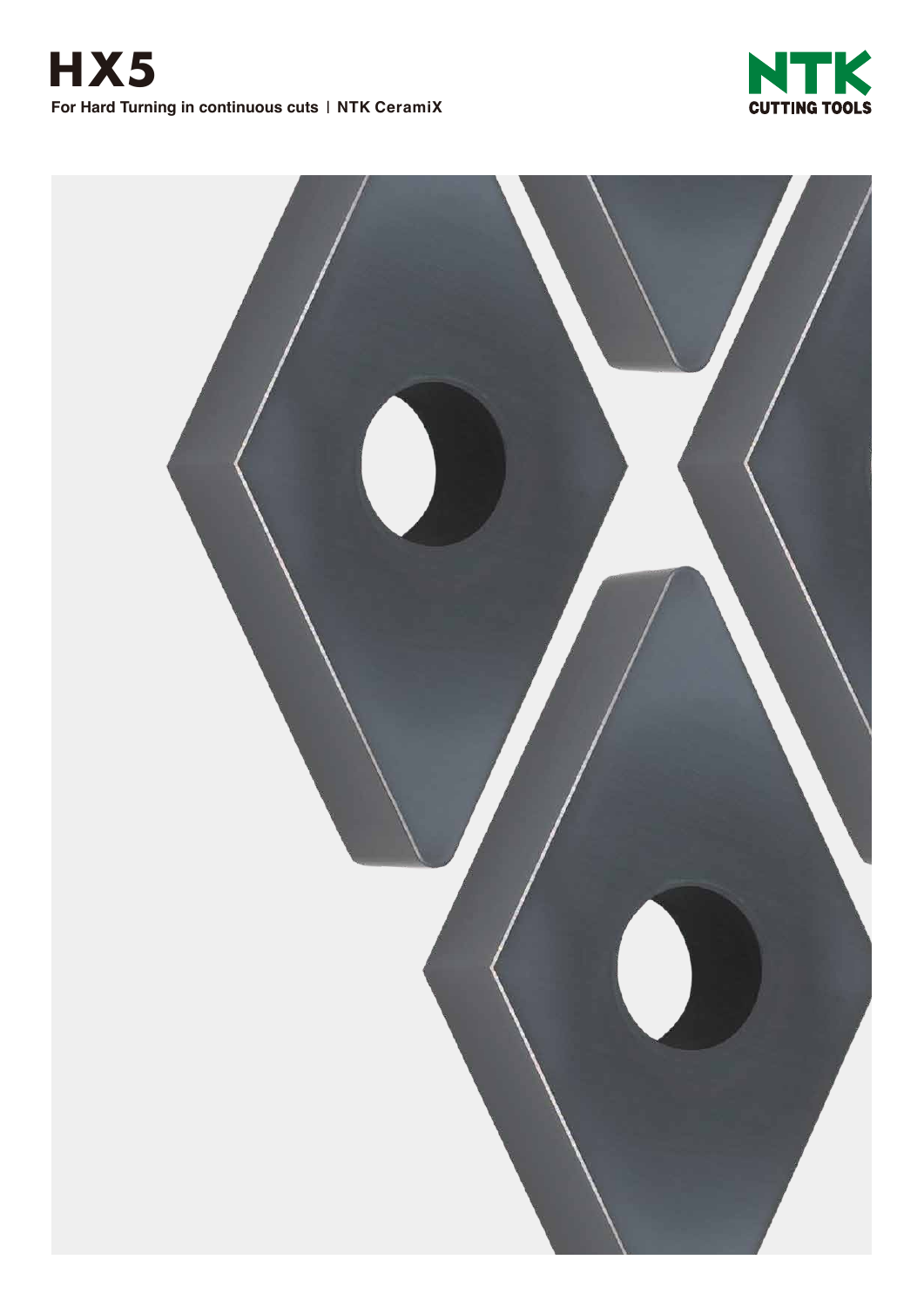## **The ultimate ceramic grade for finishing hardened materials - "NTK CeramiX"**

**NTK developed this latest game changing ceramic material "NTK CeramiX" to replace CBN. As a ceramic cutting tool specialist, NTK researches new advancements for ceramics in the industry. We are excited to introduce a new grade that matches CBN on performance. NTK's CeramiX "HX5" grade provides a cost saving solution for hard turning applications.**

**HX5**

**For Hard Turning in continuous cuts** | **NTK CeramiX**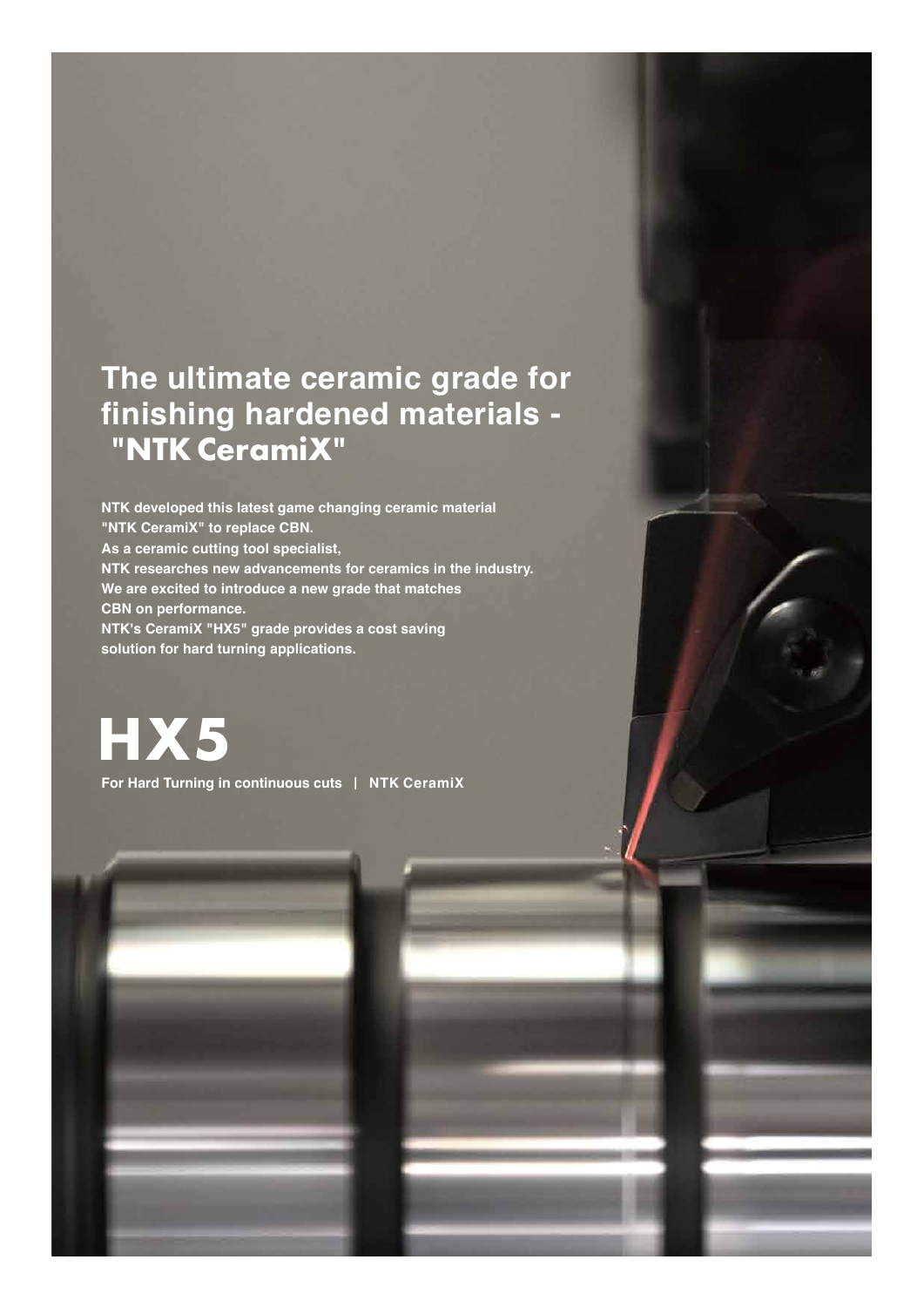# **NTK CeramiX HX5**

### **- Wins against CBN with the combination of performance and price.**

#### **Matches the excellent wear resistant characteristics of CBN Significant cost savings compared to CBN**

#### | **Key points**

- **● NTK CeramiX is an advanced ceramic material achieving the performance to compete with CBN.**
- **● New TiAlN coating offers excellent wear resistance for hard turning.**
- **● In continuous machining materials with a hardness of 55 to 65 HRC, HX5 matches the performance of CBN with the benefit of cost reductions.**

#### | **Application area**

**Hard Turning with continuous cut Hardness range : HRC 55 to 66**

#### | **Recommended Cutting conditions**

| Grade           | <b>Material</b>                     | Application | <b>Process</b> | Cutting speed (m/min) | Feed (mm/rev)                      | DOC (mm)    | Without coolant | With coolant |
|-----------------|-------------------------------------|-------------|----------------|-----------------------|------------------------------------|-------------|-----------------|--------------|
| HX <sub>5</sub> | Hardened materials<br>(HRC55 to 65) | Turning     | Finishing      | $100 - 200$           | $0.08 - 0.15$                      | $0.1 - 0.5$ |                 |              |
|                 |                                     |             |                |                       | The same conditions as current CBN |             |                 |              |

#### | **Material characteristic**

| Grade                   | Coating                             | Density (g/cm <sup>3</sup> ) | Bending Strength (MPa) | Hardness (Hv) | Fracture Toughness (Mpa $\cdot$ $\sqrt{m}$ ) | <b>Structure</b> |
|-------------------------|-------------------------------------|------------------------------|------------------------|---------------|----------------------------------------------|------------------|
| HX5                     | <b>TiAIN</b><br>Specialized for HX5 | 7.5                          | 1200                   | 2290          | 5.7                                          |                  |
| Conventional<br>Ceramic | TiN                                 | 4.6                          | 1100                   | 2060          | 4.3                                          |                  |

#### | **Wear comparison vs. CBN**



#### | **Insert Item List**

|          | Unit: 1pc/case * |                 | Unit: 10pcs/case *        |                    |               |           |                 |                |                                       |
|----------|------------------|-----------------|---------------------------|--------------------|---------------|-----------|-----------------|----------------|---------------------------------------|
| Geometry |                  |                 | <b>EDP</b><br>Item number |                    | Corner R (mm) | Grade     | Dimensions (mm) |                |                                       |
|          | <b>EDP</b>       | Item number     |                           |                    |               | HX5       | IC              | Thickness (mm) | Edge preparation                      |
|          | 5106125          | CNGA 120404 X03 | 5109186                   | CNGA 120404 X03-10 | 0.4           | $\bullet$ | 12.7            | 4.76<br>$+$    |                                       |
|          | 5106117          | 120408 X03      | 5109194                   | 120408 X03-10      | 0.8           | $\bullet$ |                 |                |                                       |
|          | 5106091          | 120412 X03      | 5109202                   | 120412 X03-10      | 1.2           | $\bullet$ |                 |                |                                       |
| m        | 5106083          | DNGA 150404 X03 | 5109236                   | DNGA 150404 X03-10 | 0.4           | $\bullet$ |                 |                | $0.1 \times 15^{\circ}$<br>Honed edge |
|          | 5106075          | 150408 X03      | 5109301                   | 150408 X03-10      | 0.8           | $\bullet$ |                 |                |                                       |
|          | 5106042          | 150412 X03      | 5109327                   | 150412 X03-10      | 1.2           | $\bullet$ |                 |                |                                       |
| m        | 5106034          | TNGA 160404 X03 | 5109343                   | TNGA 160404 X03-10 | 0.4           | $\bullet$ |                 |                |                                       |
|          | 5106026          | 160408 X03      | 5109392                   | 160408 X03-10      | 0.8           | $\bullet$ |                 |                |                                       |
|          | 5106018          | 160412 X03      | 5109418                   | 160412 X03-10      | 1.2           | $\bullet$ |                 |                |                                       |
|          | 5106000          | VNGA 160404 X03 | 5109426                   | VNGA 160404 X03-10 | 0.4           | $\bullet$ | 9.525           |                |                                       |
|          | 5105994          | 160408 X03      | 5109434                   | 160408 X03-10      | 0.8           | $\bullet$ |                 |                |                                       |
|          | 5105986          | 160412 X03      | 5109442                   | 160412 X03-10      | 1.2           | $\bullet$ |                 |                |                                       |

※ Please order Qty. you need in either item number. Insert case is the only difference.

#### | **Price and Performance comparison**